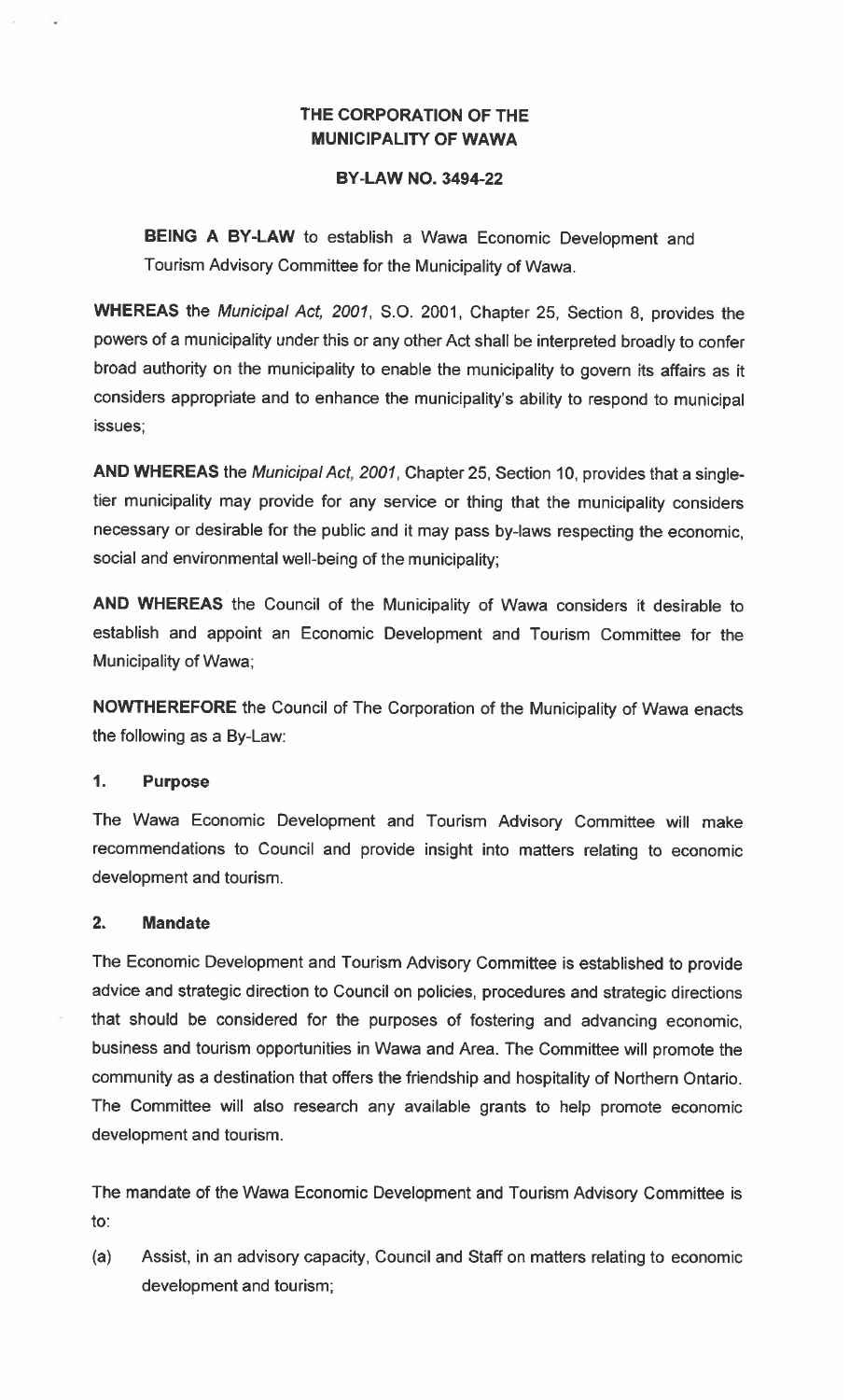- (b) Provide advice to Council and staff in developing and implementing economic development and tourism <sup>p</sup>lans and strategies;
- (c) Assist in reviewing and recommending the implementation of <sup>a</sup> Municipal Accommodation Tax for tourism marketing purposes;
- (d) Participate in the development of economic and tourism programs and initiatives;
- (e) To exchange ideas and knowledge about programs and initiatives relating to economic development and tourism;
- (f) Support and develop economic opportunities as approved by Council and annual departmental work <sup>p</sup>lans; and
- (g) Work in partnership with staff and others to actively assist in fostering and promoting <sup>a</sup> positive community image and <sup>a</sup> healthy business environment for existing and prospective businesses, tourists and visitors to Wawa.

# 3. Membership and Voting

(a) The Committee will be comprised of up to seven (7) voting members.

# Non-Voting Members:

- • The Mayor is Ex-officio and not counted towards membership or quorum.
- • Municipal CAO and/or Designate(s) and Administrative Support (Recording Secretary) to the Committee, not counted towards membership or quorum.
- (b) Members are appointed by Resolution of Council. The term of the Members and Committee is at the <sup>p</sup>leasure of Council and is normally concurrent with the term of Council.
- (c) Committee Member appointments may, at anytime, be revoked at the <sup>p</sup>leasure of Council.
- (d) Any member of the Committee may terminate his or her term on the Economic Development and Tourism Advisory Committee by submitting his or her resignation in writing to the Clerk of the Municipality of Wawa. The letter of resignation will be forwarded to the Chair of the Committee and to Council.
- (e) Unless Council provides otherwise, meeting requirements for the Committee Members shall be in accordance with the Municipality's Procedural By-law.
- (f) Vacancies on the Committee shall be filled by Council through an appointing resolution.
- (g) The Committee shall not meet without at least one municipal staff representative in attendance.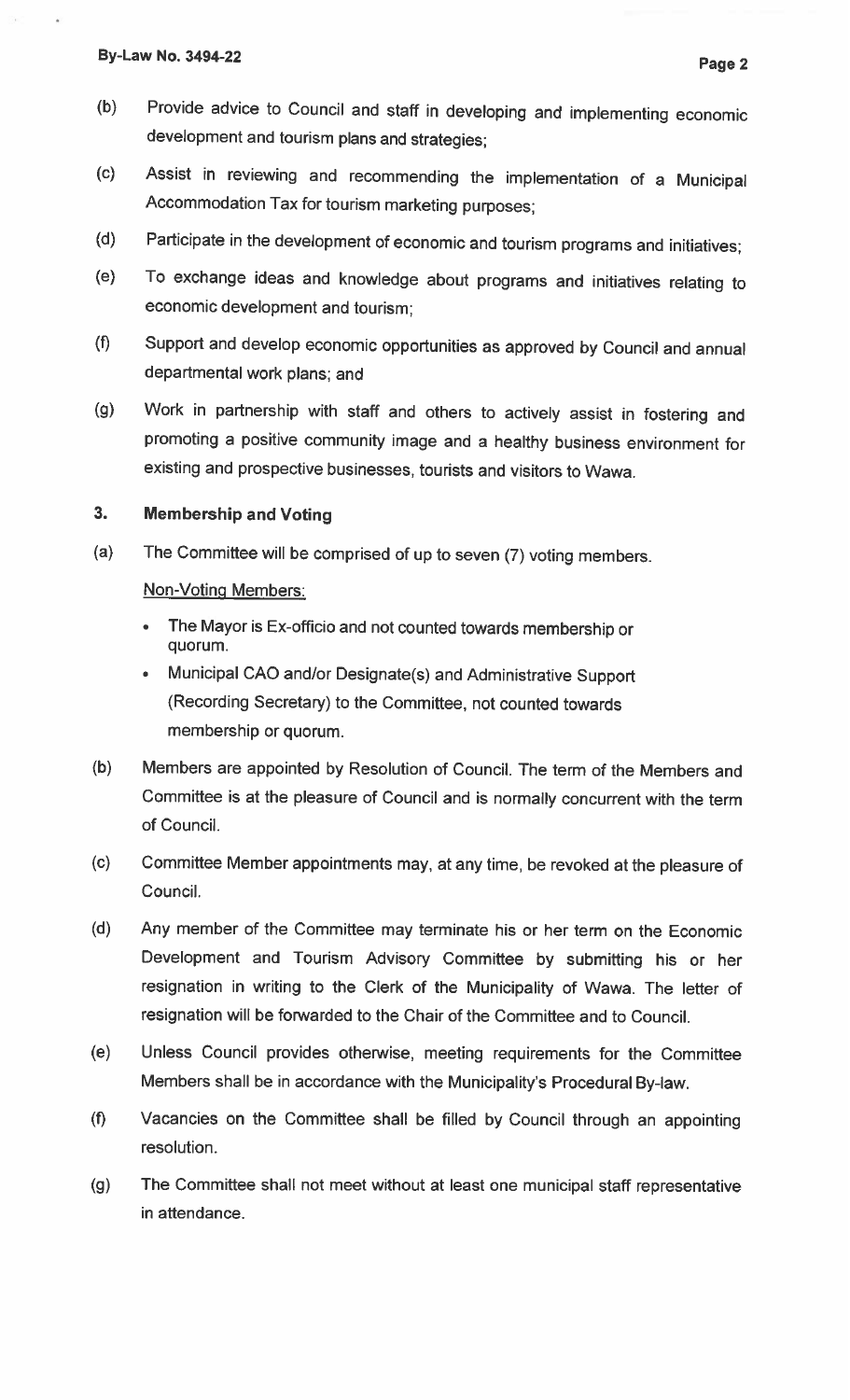(h) Members must demonstrate <sup>a</sup> strong interest in and commitment to remaining informed on economic development and tourism issues, participate as <sup>a</sup> team member, be capable of <sup>a</sup> community ambassador role and be strong proponents of business and tourism development in Wawa and Area.

#### 4. Remuneration

- (a) All Committee Members will not receive any remuneration.
- (b) Committee Members may be reimbursed for reasonable expenses incurred by them on behalf of the Committee, provided that such expenses were incurred in good faith for the purposes of the Committee and such expenses are approved by the CAO.

#### 5. Chair

The Committee shall elect <sup>a</sup> Chair from its members at the first meeting of the Committee and shall hold office for the term of the Committee unless he/she resigns in writing. In the case of absence of the Chair, the Committee shall appoint an Acting Chair from among its members for that meeting.

### 6. Meetings and Administration

- (a) Regular meeting dates are to be established by the Committee at the first meeting of the calendar year. The location and frequency of meetings will be at the discretion of the Committee; however, not less than four (4) meetings shall be held in one calendar year.
- (b) Special or emergency Committee meetings may be called by the Chair at the request of any Committee member, or at the request of the non-voting members and such notice of the meeting shall be electronically sent to each Committee Member, including non-voting, not less than <sup>24</sup> hours prior to the requested meeting.
- (c) <sup>A</sup> Committee meeting may be called by the majority Voting members of the Committee, and such request shall be in writing to the Chair.
- (d) The reason or purpose of the meeting must be provided by the Chair with the notice of the calling of the meeting. No other matters shall be discussed at the Special or emergency meeting other than the purpose or reason provided by the Chair.
- (e) Members of the Committee will make every effort to attend committee meetings. The failure of any committee member to attend three (3) consecutive Regular meetings without giving written notice to the Chair will result in the automatic termination of membership from the committee.
- (1) Unless otherwise provided in this By-law, meetings shall be conducted according to the Municipal Procedural By-law.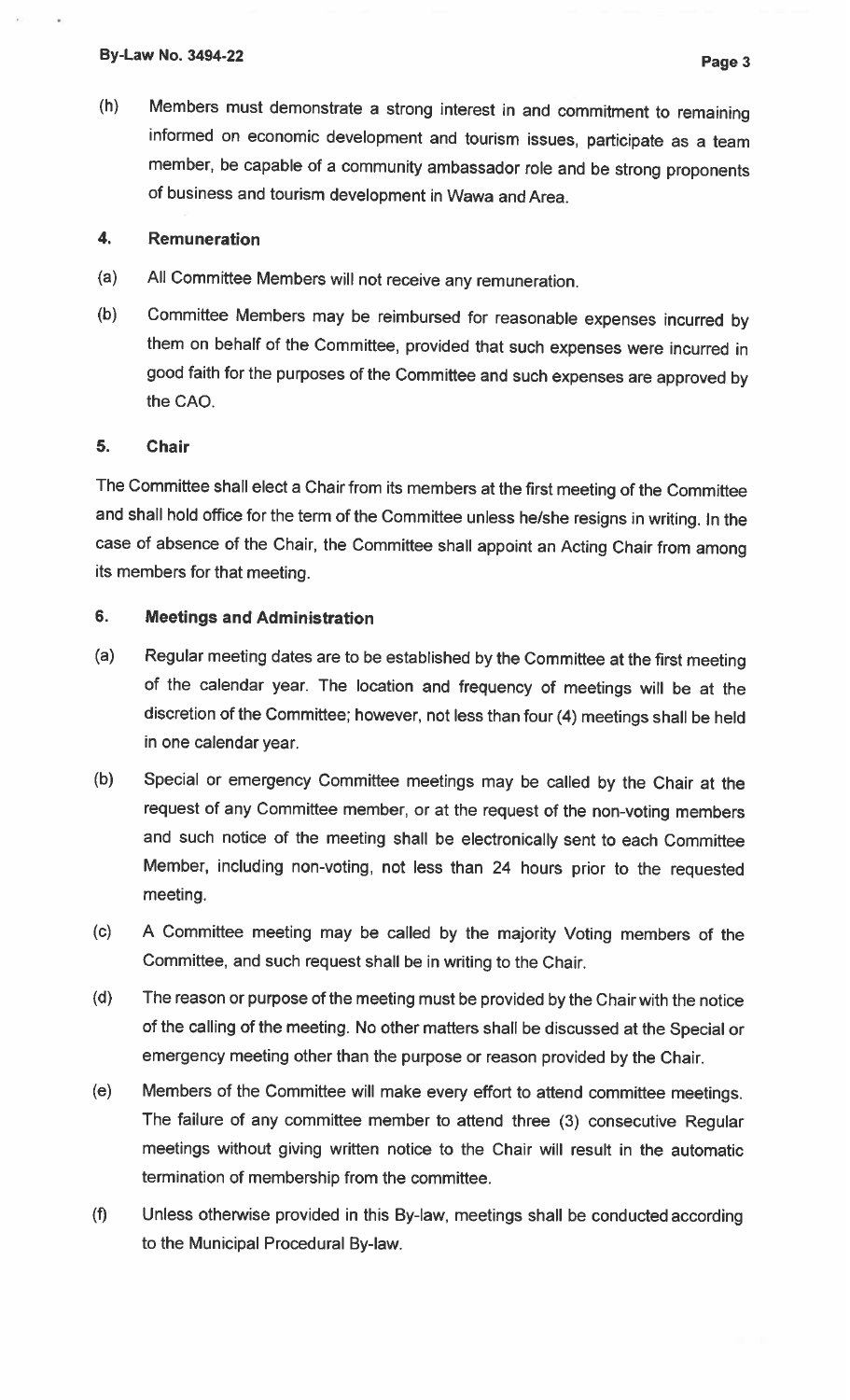### 7. Quorum

- (a) At any meetings of the Committee, the presence of <sup>a</sup> majority of the Voting membership is necessary for <sup>a</sup> quorum and for the transaction of business.
- (b) Meetings may be held and motions may be voted upon in-person or by electronic means (virtual meeting).

### 8. Board Member Conduct

- (a) Members of the Committee shall carry out their duties in good faith and in the best interests of the Committee and the Municipality of Wawa.
- (b) Committee Members are governed by all applicable laws and policies, including but not limited to the Municipal Conflict of Interest Act, Municipal Act, <sup>2001</sup> and the Code of Conduct Policy of the Municipality for members of council and local boards

### 9. Limits on Authority

Notwithstanding any other provision in this By-law, the Committee is not authorized to do any of the following, all such authority remains solely with Council:

- (a) incur any debts, liabilities or obligations that have not been approved by Council through its budget process;
- (b) acquire any real property or sell or otherwise transfer or dispose of any real property; or
- (c) subject to the limits established by Council from time to time, sell or otherwise dispose of any personal property that is acquired through Committee recommendations.
- (d) The Committee acts as <sup>a</sup> whole, and no member of the Committee has authority to incur, and shall not purport to incur, any debt, liability or obligation on behalf of the Committee or the Municipality without having previously obtained Council consent.

### 10. Reporting to Council

The Committee will present an annual highlight report to Council and request any budget allocation for projects by November 15<sup>th</sup> for the following budget year. The presentation will highlight accomplishments of the Committee and goals for the following year.

### 11. Committee Minutes

- (a) The Committee will designate <sup>a</sup> person to be responsible for the recording of the Committee minutes, which may be <sup>a</sup> member of the committee or <sup>a</sup> municipal staff resource person.
- (b) The official copy of the minutes shall be forwarded to the Municipal Clerk.